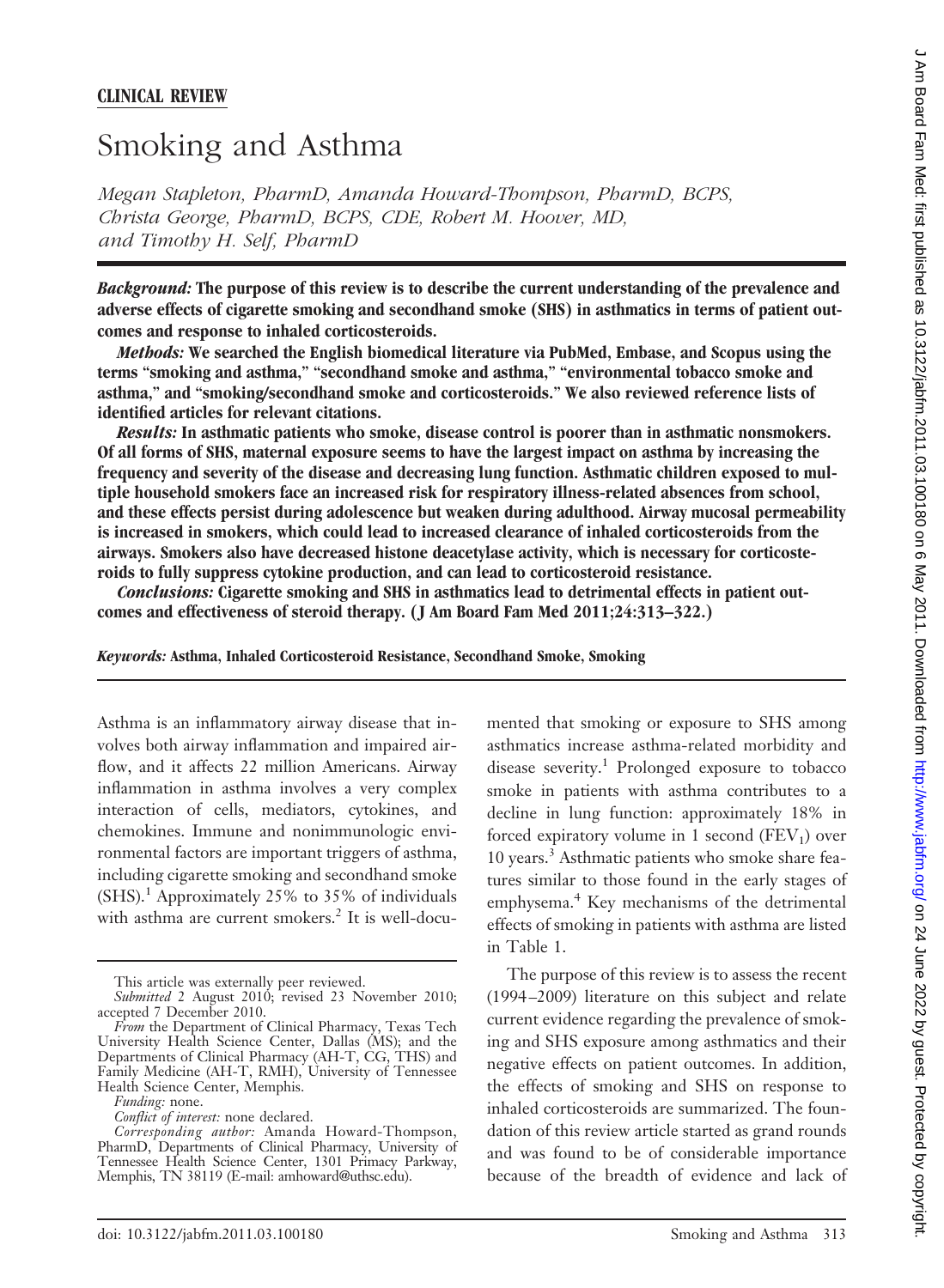#### **Table 1. Examples of Mechanisms of Smoking and Airway Damage in Asthma**

| Mechanisms                                                                    | References |
|-------------------------------------------------------------------------------|------------|
| Toxin direct to the bronchial epithelium,<br>causing oxidative damage         | 5          |
| Release of proinflammatory mediators and<br>increased epithelial permeability | 6          |
| Proinflammatory mediators and cytokines<br>involved                           |            |
| Interleukin-8                                                                 | $7-9, 10$  |
| Lipopolysaccharides                                                           | 11         |
| Leukotriene B4                                                                | 7, 10      |
| Prostaglandin E <sub>2</sub>                                                  | 12         |
| Angiopoietin-2                                                                | 13         |
| Eotaxin-1                                                                     | 14         |

literature discussing it in family medicine journals. Family medicine physicians are not only the primary health professionals involved in patients' general health care, but they also have the luxury of seeing the family as a whole, making them the ideal candidates to counsel and discuss the effects of primary smoking and SHS exposure on their asthmatic patient population.

# **Methods**

We searched the English biomedical literature via PubMed, Embase, and Scopus using the terms "smoking and asthma," "secondhand smoke and asthma," "environmental tobacco smoke and asthma," and "smoking/secondhand smoke and corticosteroids." We also reviewed reference lists of identified articles for relevant citations.

## *Risk of Asthma Development from Primary Smoking*

The risk of developing asthma was significantly higher among current smokers and among exsmokers compared with those who have never smoked (adjusted odds ratio [OR], 1.33 and 1.49, respectively) in an investigation by Piipari et al.<sup>15</sup> Their results support the hypothesis that smoking causes asthma in adulthood. In addition, they found that women may be more susceptible to the adverse effects of smoking. It is debated whether smoking induces the development of asthma in adolescents. In a prospective cohort study including 2609 children with no lifetime history of asthma, Gilliland et al<sup>16</sup> discovered that children who were nonsmokers without any history of allergy at study entry and who became regular smokers later in life were 5.2

times more likely to develop asthma; however, among those with a history of allergy there was little evidence of increased risk.

# *Poor Control of Asthma Because of Primary Smoking*

Several investigators have found that asthmatic patients who smoke are more likely to have poorer disease control compared with asthmatic nonsmokers.17–20 A survey of 2269 asthmatic patients enrolled in a health maintenance organization showed that smoking was significantly and inversely related to long-term control of asthma (OR, 2.6; 95% CI, 2.0-3.4).<sup>17</sup> McCoy et al<sup>18</sup> showed that asthmatic smokers older than age 10 were more likely to experience an episode of poor asthma control versus asthmatic nonsmokers (OR, 1.785; 95% CI, 1.119 –2.847). In 2007, a telephone survey of 11,962 asthmatic adults in the United States revealed that those who currently smoked reported more asthma attacks (OR, 1.2; 95% CI, 1.0-1.4) and more nocturnal asthma symptoms (OR, 2.0; 95% CI,  $1.4-2.7$ ) during the past 30 days than those who did not smoke.<sup>19</sup> Chaudhuri et al<sup>20</sup> reported that asthmatic smokers had significantly higher scores overall (OR, 2.8; 95% CI, 1.7–3.4) and for each individual asthma symptom on the Juniper Asthma Control Questionnaire, indicating poorer disease control compared with asthmatic nonsmokers. The association between smoking and poor asthma control has also been reported in studies conducted in Canada, France, and Switzer $land.<sup>21–23</sup>$ 

## *Secondhand Smoke Exposure*

SHS is comprised of sidestream smoke (SS) and mainstream smoke  $(MS)$ .<sup>24,25</sup> MS is the portion exhaled by smokers and accounts for 15% of total SHS exposure. SS is the portion of SHS that is released from the burning tip of a cigarette and accounts for 85% of total SHS exposure. In addition, the particle size of SS is one-tenth the size of MS, increasing its ability to reach the most distal alveoli in the lung.<sup>26</sup> SHS is also referred to as passive smoking, environmental tobacco smoke, and involuntary smoking. To prevent confusion between these different descriptive terms, this review will use the term "secondhand smoke." Some of the irritant gases in SHS that can contribute to the development of airway disease are ammonia, nitrogen dioxide, sulfur dioxide, hydrogen cyanide, and acrolein.<sup>24,25</sup>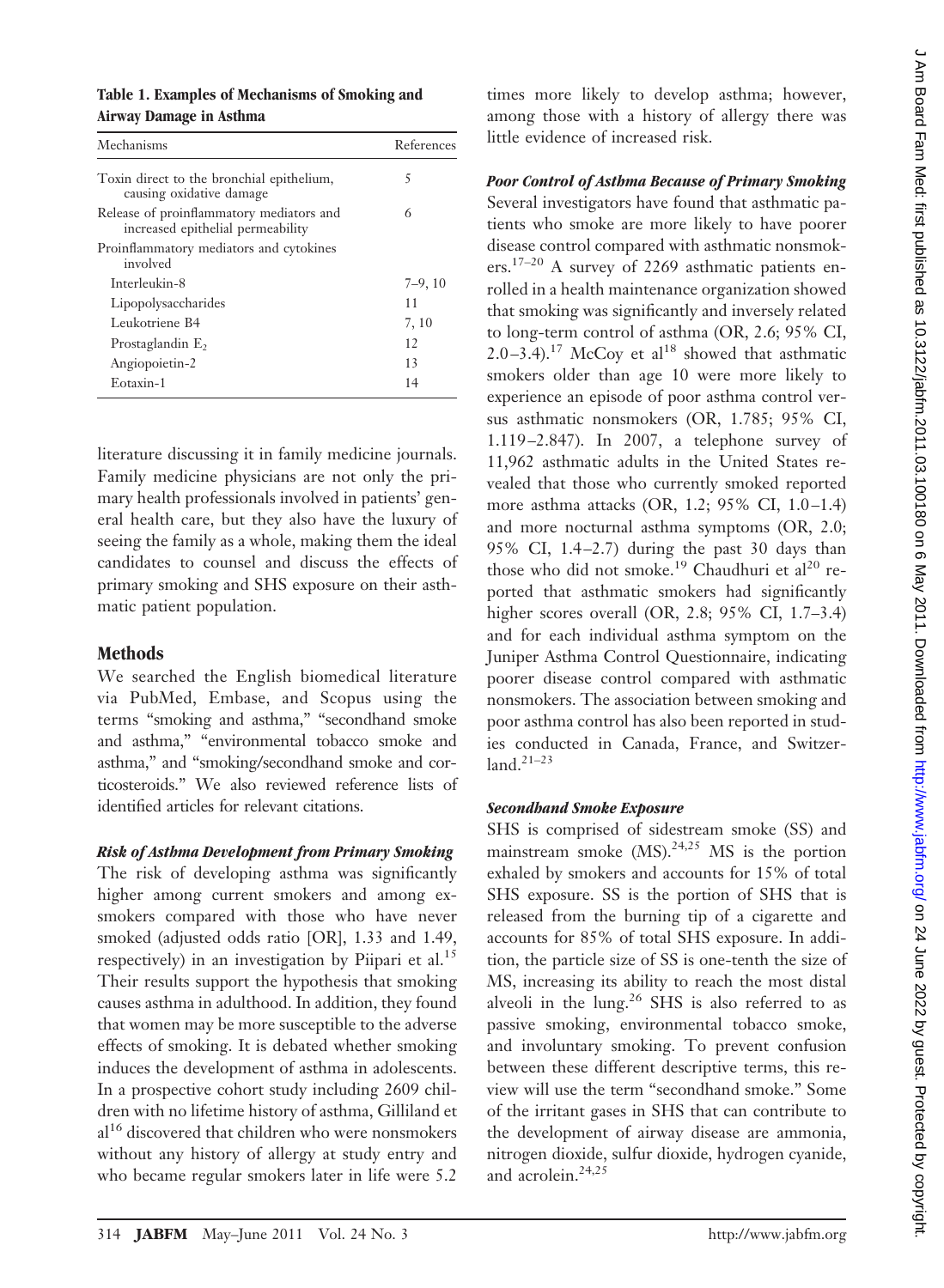#### *Assessment of SHS Exposure*

Accurately quantifying exposure to SHS is problematic because of the multiple variables involved. The number of cigarettes smoked, length of time that smoking occurs, ventilation properties of the building, and absorptive qualities of elements contained in the building all contribute to exposure.<sup>24,25</sup> This evaluation of exposure is through the use of either biomarkers measured in the urine, saliva, blood, or hair; self-reported questionnaires; or home air monitors. $24,27$  The nicotine metabolite cotinine is the biomarker of choice because its halflife is much longer (17–24 hours) than nicotine  $(2-3$  hours).<sup>28,29</sup> However, children with asthma may have lower clearance rates of nicotine, resulting in higher systemic exposure; African-American children differ in their rate of absorption and metabolism of nicotine, which further enhances the problems with obtaining these measurements.<sup>30,31</sup>

One study determined that the use of 2 simple questions worked as well as cotinine screening among inner-city children with asthma. These two questions asked whether the primary caregiver smoked and if people were allowed to smoke within the child's home. These questions helped investigators to identify children with asthma with the greatest exposure to SHS and could predict which children would have elevated cotinine levels up to 9 months later.<sup>32</sup> Another study developed a questionnaire containing 3 simple questions relayed from the primary caregiver to define children at highest risk of SHS exposure: Do you smoke? Do others who are often around the child smoke? and, Do you or others smoke inside of the home? The questionnaire was validated using child hair cotinine concentrations.<sup>33</sup>

#### *Effects of SHS Exposure among Children with Asthma*

Smoking, in general, is the number one leading cause of preventable death in the United States.<sup>34</sup> Unfortunately, this statistic does not differentiate between primary and SHS exposure. There were a few manuscripts published in the 1990s referring to SHS exposure as the third leading cause of death, but this was in relation to causing heart disease– related not asthma-related deaths.<sup>35-37</sup> SHS exposure is associated with chronic obstructive pulmonary disease, asthma, respiratory tract infections, and other body system damage.<sup>1,38</sup> SHS from parents who smoke is associated with increased prevalence of asthma and respiratory symptoms among school children. SHS from parents' smoking habits also is associated with more severe disease among those children with established asthma. $39-41$  Even exposure to "light cigarette smoking"  $(\leq 10 \text{ ciga}$ rettes per day) can cause children who have asthma to experience nocturnal symptoms.<sup>42</sup> Of all the forms of SHS, maternal exposure seems to have the largest impact on asthma by increasing the frequency and severity of the disease.<sup>1</sup> Maternal smoking, in general, has been found to cause an increase of wheezing illness, especially during the first year of life, and to decrease lung function in children up to 6 years of age. $43-46$  Table 2 summarizes in utero exposure to SHS that results in asthma.

To date, there have not been any studies focusing directly on the effect of paternal SHS. However, one study observed the effects of SHS on asthma symptoms and medications in children and found that about 82% of the SHS exposure was via the father.<sup>58</sup> SHS exposure occurred during the postnatal period and the determination of worsening of symptoms was through a subjective questionnaire and not actual laboratory measurements. Symptoms among the group with high SHS exposure were worse than those among the group with low to moderate SHS exposure, which was significant ( $P = .0024$ ).

Epidemiologic evidence linking asthma and cigarette consumption, provided by the United States National Health Interview Study and the American Lung Association, supports the contributing role of SHS in the epidemic of childhood asthma.<sup>59</sup> Severity of asthma has been correlated to levels of SHS exposure. Morkjaroenpong et  $al<sup>42</sup>$  found that children who were exposed to higher levels of SHS were 3 times as likely to be in the mild persistent

#### **Table 2. In Utero Exposure to Secondhand Smoke, Resulting in Asthma**

| <b>Results of Exposure</b>                                                                   | References |
|----------------------------------------------------------------------------------------------|------------|
| Offspring are 1.8 times more likely to develop<br>asthma and a lifetime history of wheezing  | 47, 48     |
| Children diagnosed with early-onset asthma have<br>more persistent deficits in lung function | 49         |
| Other effects                                                                                | $50 - 57$  |
| Significant reductions in forced expiratory flow                                             |            |
| Suppression of alveolarization, functional<br>residual capacity, and tidal flow volume       |            |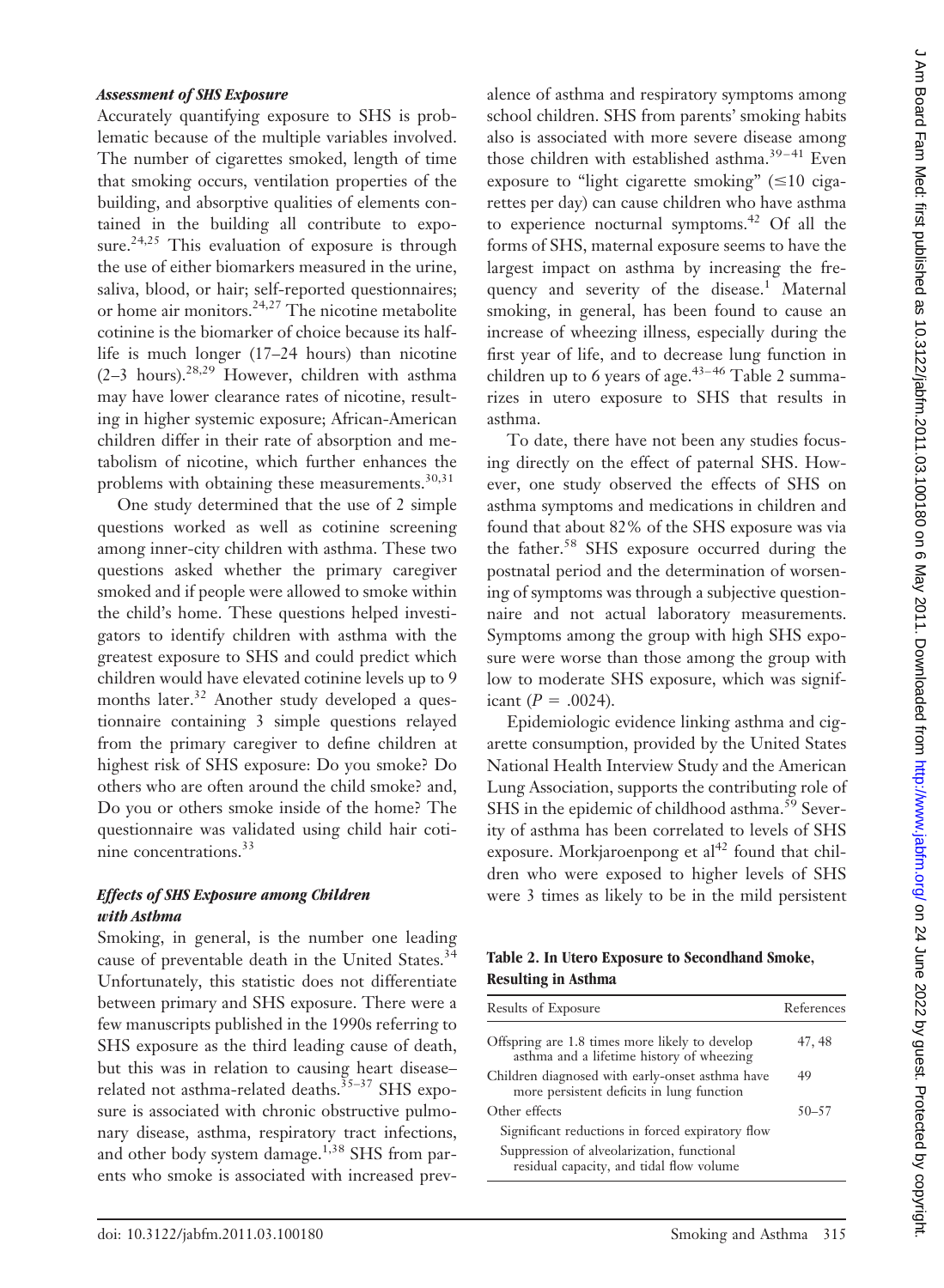category (26.8% vs 15.9%; OR, 3.4; 95% CI, 1.3– 8.8) and twice as likely to be in the moderate to severe persistent category (54.9% vs 47.6%; OR, 2.3; 95% CI, 1–5.1) compared with those with lower levels of SHS (from "light" smoking  $[ \leq 10$ cigarettes/day]). Other investigators have also reported poor control of asthma in children because of SHS.<sup>60-62</sup>

The data from children exposed to SHS who report to the emergency department are conflicting. After the implementation of a smoke-free law in Kentucky, the state once known to have the highest smoking rates in the United States, it was reported that emergency department visits because of asthma declined by 22%,suggesting a possible relationship between SHS exposure and asthma.<sup>63</sup> The prevalence of smoking and nicotine addiction was high among parents of children who are brought to the emergency department because of asthma or bronchiolitis in one study,<sup>64</sup> but, in another, SHS was found to have a weak association with acute asthma severity.<sup>65</sup>

Counseling about the detrimental effects of SHS in the emergency department may have a *positive* impact on the smoking habits of caregivers when they are around their children by educating them about the possibility of smoking as a trigger to their child's asthma, but more investigations are needed to verify. A study investigating the amount of SHS exposure after 20 minutes of asthma education in the emergency department found that there was a statistically significant decrease in the number of emergency department visits and hospitalizations because of asthma over a period of 1 year among children whose SHS exposure had decreased.<sup>66</sup> The measurement of SHS exposure in this study was via a telephone survey and not cotinine levels. Table 3 lists effects of SHS on children with asthma.

# *Effects of SHS Exposure on Adult Patients with Asthma*

LeSon and Gershwin<sup>77</sup> assessed risk factors for young adult asthmatics who required intubation. Patients aged 20 to 34 years who were admitted during a 10-year period were evaluated. Among 550 hospital admissions, 34 required intubation. Although several risk factors were identified, such as psychosocial problems, prior intubation, and respiratory infection, active smoking or exposure to SHS were also important risk factors for intubation

## **Table 3. Effects of Secondhand Smoke (SHS) on Children with Asthma**

| Effects                                                                                                                                                                                            | References |
|----------------------------------------------------------------------------------------------------------------------------------------------------------------------------------------------------|------------|
| Maternal exposure seems to be the most<br>significant of SHS exposure, which may be<br>because of the child's close proximity to the<br>mother                                                     | $30,67-69$ |
| The association between parental SHS<br>exposure and asthma becomes less strong<br>after adolescence into adulthood, which may<br>be because the child is spending less time at<br>home            | 70         |
| Asthmatic children exposed to multiple<br>household smokers face a 4.5-fold increase<br>risk for respiratory illness related absences<br>from school                                               | 71         |
| Perinatal deficits in lung function are<br>persistent and may increase during<br>adolescence in the presence of parental SHS                                                                       | 72, 73     |
| SHS is associated with increased asthma<br>severity and is more likely to be diagnosed<br>as moderate to severe asthma                                                                             | 42, 74     |
| SHS is associated with worsening of lung<br>function as evidence of decline in peak<br>expiratory flow, and increase in symptoms<br>and bronchodilator use in asthmatic children<br>exposed to SHS | 42, 58, 75 |
| Household smoking increases the frequency of<br>asthma attacks, number of visits to an<br>emergency department, and risk of<br>intubation                                                          | 76         |

(OR 7.1; 95% CI, 5.1–9.9). Ebbert et al<sup>78</sup> studied a possible association between respiratory tract diseases (including asthma) and SHS exposure among flight attendants who had never smoked. These flight attendants had worked during the time when smoking was still allowed on airplanes. Of 15,000 mailed questionnaires, 2053 (14%) were returned. After excluding respondents with a history of smoking and one with a history of pulmonary disease before the age of 18 years, 1007 respondents remained for analysis. The great majority (-85%) of the flight attendants were women and white, and the mean age was 54 years. Asthma was reported in 13.6%, nasal allergies in 13.4%, and sinusitis in 43.4% of respondents. Jindal et al<sup>79</sup> compared asthma morbidity in 100 adults exposed to SHS (via a spouse and other close contacts) versus 100 adults who were not exposed during the preceding 12 months. The number of emergency department visits, other exacerbations, missed work, and corticosteroid requirement were greater in the group that was exposed to SHS ( $P < .01$ ).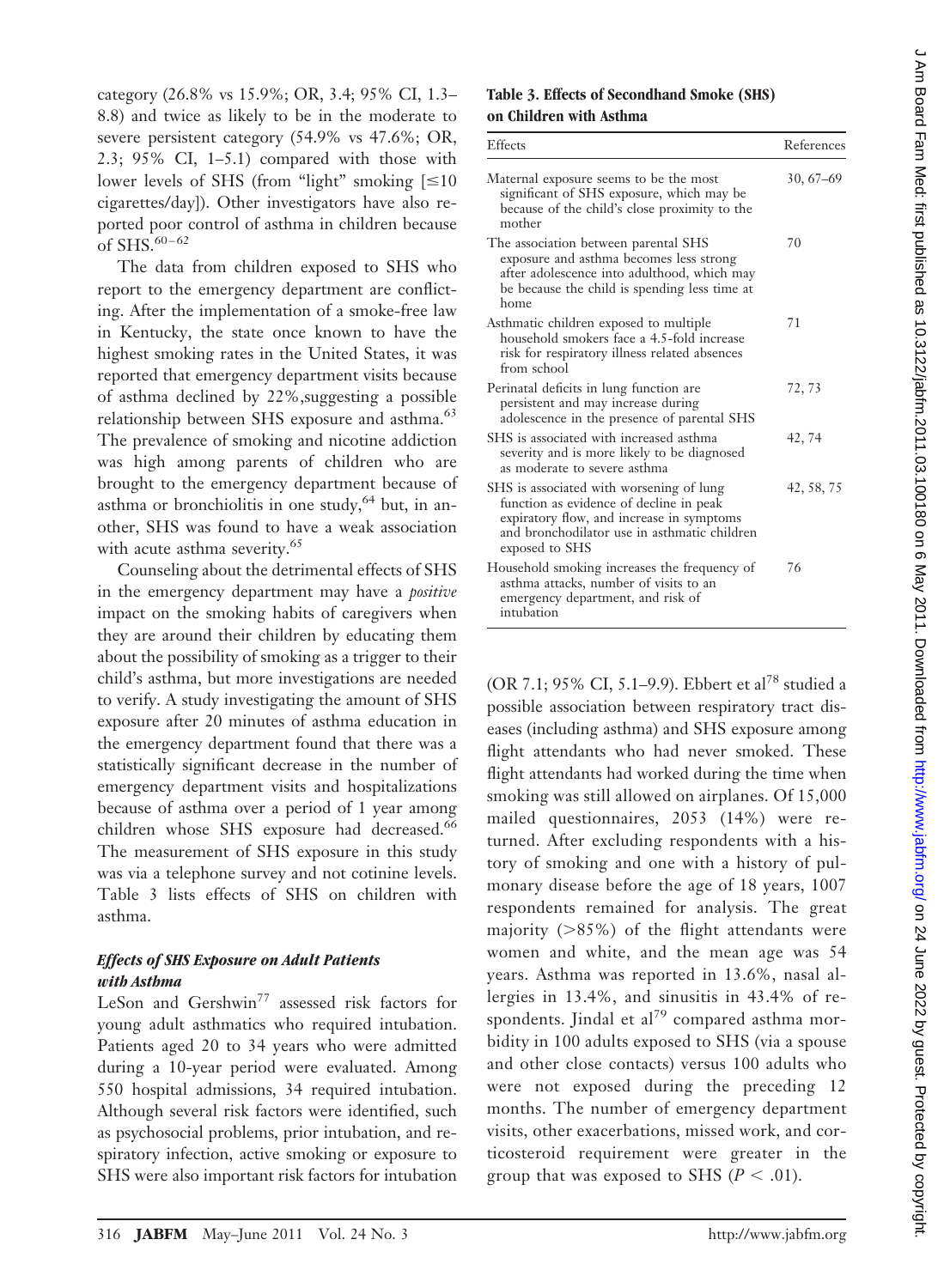## *Resistance to Corticosteroids in Asthmatic Patients Who Smoke*

A 1996 study by Pedersen et  $al^{80}$  examined the impact of low- and high-dose inhaled budesonide or oral theophylline treatment on lung function, bronchial hyper-reactivity, and blood inflammatory markers in 85 asthmatic patients. A post hoc subgroup analysis of asthmatic smokers versus nonsmokers in the study showed that the smokers had no improvement in  $FEV_1$ , histamine  $PC_{20}$  blood eosinophil counts, eosinophil cationic protein, or eosinophil protein x after 9 months of treatment with either dose of inhaled budesonide. This was the first study to report corticosteroid resistance in asthmatic smokers.<sup>80</sup> Subsequently, Chalmers et al<sup>81</sup> performed a prospective, randomized, doubleblind, crossover, placebo-controlled study examining the effects of either inhaled fluticasone propionate (500  $\mu$ g twice daily) or placebo for 10 weeks in patients with mild asthma. The nonsmoking patients in the study experienced a significantly greater improvement in morning peak expiratory flow (PEF) than those who smoked ( $P = .0006$ ). No significant changes in PEF,  $FEV<sub>1</sub>$ , geometric mean methacholine  $PC_{20}$  or sputum eosinophil counts were found among the patients that smoked.<sup>81</sup>

Resistance to short-term, high-dose oral corticosteroids in asthmatic smokers also has been reported.<sup>82</sup> Fifty patients with chronic stable asthma were randomized to receive either oral prednisolone 40 mg or placebo tablets for 14 days each, followed by a 2-week washout phase. There was no improvement in prealbuterol  $FEV<sub>1</sub>$ , morning  $PEF$ , nighttime PEF, daytime symptoms, nighttime symptoms, use of rescue medication, or asthma control score among the asthmatic smokers versus the nonsmokers.<sup>82</sup> In contrast, 19 smokers with moderate to severe asthma responded as well as nonsmokers to 4 weeks of treatment with highdose inhaled fluticasone, suggesting that some asthmatic smokers may respond to high-dose inhaled corticosteroid (ICS) therapy.<sup>83</sup>

In 2005, Tomlinson et al<sup>84</sup> compared the effect of either 400  $\mu$ g or 2000  $\mu$ g daily inhaled beclomethasone among asthmatic smokers and nonsmokers. After 12 weeks, nonsmokers had significantly higher mean morning PEF measurements than the smokers (adjusted difference,  $-18$ ; 95% CI,  $-35$  to  $-1$ ). Among patients who received low-dose beclomethasone, the smokers had no improvement in mean morning PEF measurements compared with non-

smokers ( $-6$  vs 19; adjusted difference,  $-25$ ; 95% CI,  $-45$  to  $-4$ ). In contrast, there was no significant difference in the change in mean morning PEF measurements between the smokers and nonsmokers who received high-dose beclomethasone (11 vs 18; adjusted difference,  $-15$ ; 95% CI,  $-50$  to 21). Smokers also had significantly more asthma exacerbations than the nonsmokers (6 vs 1, respectively;  $P = .007$ ). Corticosteroid resistance in asthmatic smokers might be overcome through the use of higher corticosteroid doses, though larger trials are needed to confirm these results.<sup>84</sup>

Lazarus et al $^{85}$  also reported corticosteroid resistance in 39 asthmatic smokers who received 8 weeks of therapy with inhaled hydrofluoroalkane beclomethasone  $(160 \mu g$  twice daily) compared with 44 nonsmokers. Compared with the nonsmokers, the smokers only experienced significant improvements in daily morning PEF (mean difference 8.30; 95% CI, 0.80 –15.81) and sputum eosinophil counts (mean difference  $-3.44$ ; 95% CI,  $-6.56$  to  $-0.32$ ). Though the overall differences between the smokers and nonsmokers were not statistically significant, this could be because the small sample size.<sup>85</sup>

A post hoc analysis of the Gaining Optimal Control in Asthma trial showed that asthmatic smokers who received fluticasone for 1 year experienced increased rates of asthma exacerbations compared with people who had never smoked (0.35 vs 0.17 per patient per year, respectively). Asthmatic smokers in the study also had a higher probability of having poorly controlled asthma versus nonsmokers (OR, 2.757; 95% CI, 2.061–3.689).<sup>86</sup> In addition to having poorer disease control, asthmatic smokers may not derive benefit from corticosteroids in terms of preserving lung function. A 23-year observational study of 122 asthmatic patients in The Netherlands revealed that men with -5 pack years of smoking failed to show improvement in the yearly decline of  $FEV<sub>1</sub>$  after therapy with ICS was initiated (27.8 mL/year before treatment [range, 14.3–41.3 mL/year]); 16.1 mL/year after treatment [range,  $3.3-28.9$  mL/year]).<sup>87</sup> In contrast, a 10-year observational study of 234 asthmatic patients reported that smokers experienced significant improvement in  $FEV<sub>1</sub>$  after treatment with ICS (57.9) mL/year vs 30.8 mL/year;  $P = .035$ ).<sup>88</sup> In addition, a post hoc analysis of the Inhaled Steroid Treatment as Regular Therapy Trial by O'Byrne and colleagues<sup>89</sup> reported that patients with newly diagnosed mild asthma who smoked did show significant improvements in post bronchodilater FEV1 measurements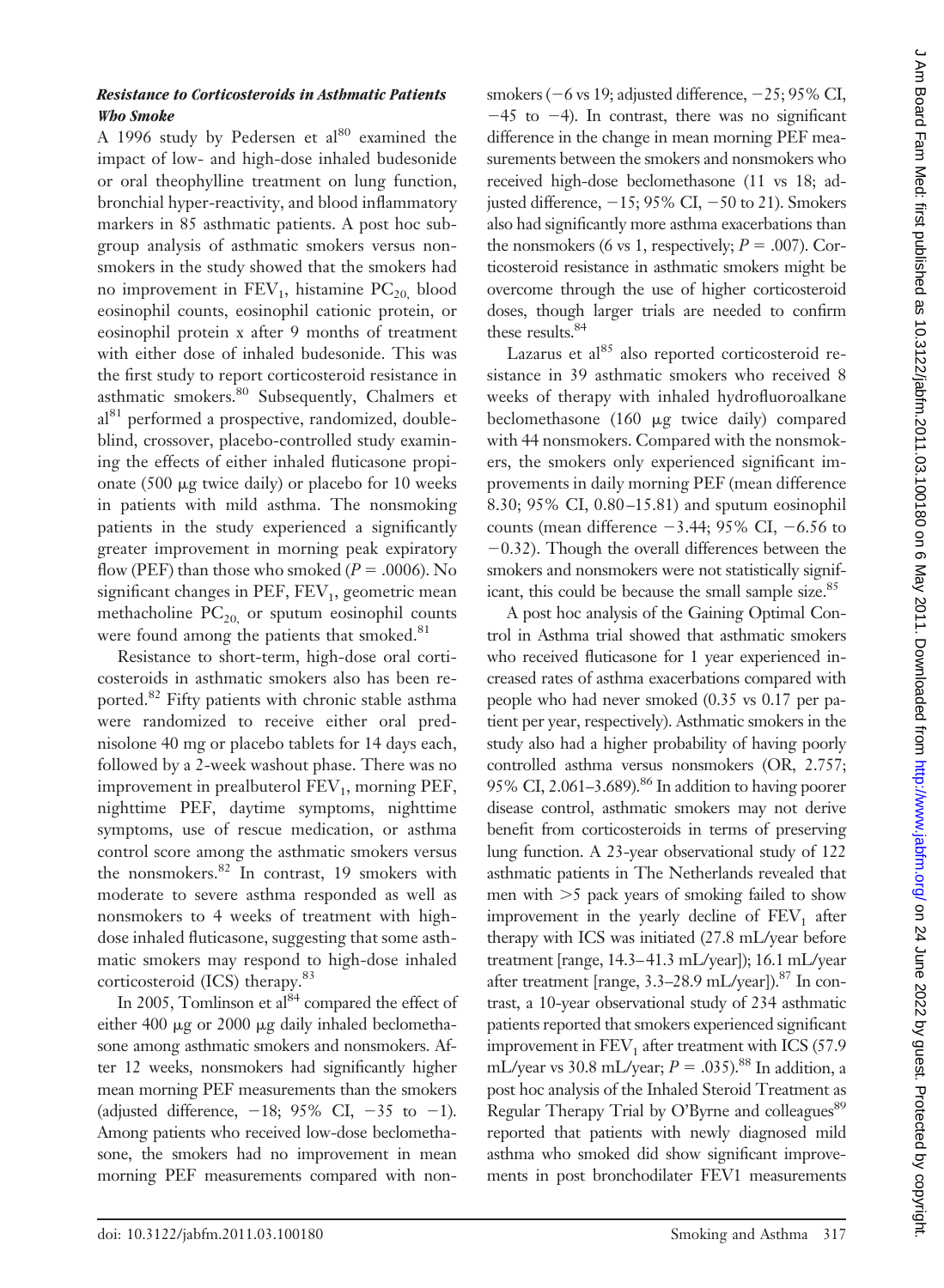after 3 years of treatment with inhaled budesonide 400  $\mu$ g daily (71.5 mL in smokers [ $P = .011$ ] vs 46.5 mL in nonsmokers  $[P = .001]$ ). More studies are needed to fully elucidate the effects of smoking on lung function decline among asthmatic smokers.

## *Resistance to Inhaled Corticosteroids in Asthmatics Exposed to SHS*

A 2004 study by Halterman et al<sup>90</sup> comparing school-based supervised ICS treatment versus usual care of asthma among 180 children between the ages of 3 and 7 showed that quality of life, absence rates, and number of symptom free days improved in the school-based group compared with usual care; however, significant improvements were only seen in children who were not exposed to SHS. Children who were not exposed to SHS also had fewer days requiring quick relievers  $(P = .03)$  and were less likely to have 3 or more acute care visits for asthma (*P* = .03).<sup>90</sup>

#### *Mechanisms of Corticosteroid Resistance*

There are several proposed mechanisms of corticosteroid resistance in asthmatic smokers. Table 4 summarizes the effects of smoking and SHS on the response to oral corticosteroids and ICS. Airway mucosal permeability is increased in smokers with normal lung function and in asthmatic patients who do not smoke.<sup>99,100</sup> Another proposed mechanism of corticosteroid resistance is the down-regulation of  $\beta_2$ -adrenergic receptors in lymphocytes that is caused by cigarette smoking.<sup>101</sup> Changes in levels of cytokines and inflammatory mediators may also play a role. Cigarette smoke has been shown to increase the production of interleukin 4, interleukin 8, and tumor necrosis factor- $\alpha$  and decrease the production of interleukin  $10.^{102-105}$  Another potential mechanism for corticosteroid resistance is the overexpression of  $GR-\beta$  receptors and underexpression of GR- $\alpha$  receptors. GR- $\alpha$  receptors are functional, whereas  $GR-\beta$  receptors are not; therefore, an increase in the number of  $GR-\beta$  receptors could lead to decreased binding and activity of glucocorticoids in vivo.<sup>106,107</sup> Altered corticosteroid cell-signaling systems may also play a role.

#### **Conclusion**

The evidence reviewed in this article regarding the multiple negative effects of smoking and SHS on patients with asthma should underscore the obliga-

#### **Table 4. Effects of Smoking and Secondhand Smoke (SHS) on Response to Corticosteroids**

| Effects                                                                                                                                                                                                                                    | References |
|--------------------------------------------------------------------------------------------------------------------------------------------------------------------------------------------------------------------------------------------|------------|
| It is unknown if there is a synergistic effect<br>of smoking and asthma on airway<br>mucosal permeability; however, this<br>could contribute to increased clearance<br>of inhaled corticosteroids from the<br>airways of asthmatic smokers | 91         |
| Chronic hypersecretion of mucus is caused<br>by cigarette smoking in patients with<br>asthma, and this could impede the ability<br>of inhaled corticosteroids to bind to GRs<br>in the airways                                             | 92         |
| $\beta_2$ -agonists increase the nuclear localization<br>of GRs, which may potentiate the effects<br>of corticosteroids                                                                                                                    | 93         |
| Cigarette smoke leads to increased<br>numbers of neutrophils and CD8+<br>lymphocytes and decreased numbers of<br>eosinophils in the airways, which may<br>contribute to corticosteroid resistance                                          | 91         |
| Nitric oxide in cigarette smoke has been<br>shown to decrease the binding affinity of<br>glucocorticoid receptors (GR) in vitro; it<br>remains to be seen whether or not nitric<br>oxide shows the same effect in vivo 94                  | 94         |
| Other proposed mechanisms include<br>overexpression of proinflammatory<br>transcription factors such as $NF - \kappa\beta$ ,<br>activator protein-1, and signal<br>transduction-activated factor                                           | 95,96      |
| HDAC activity is necessary for<br>corticosteroids to fully suppress cytokine<br>production, and smokers have decreased<br>HDAC activity in alveolar macrophages,<br>which could lead to corticosteroid<br>resistance                       | 97         |
| The p38 mitogen-activated protein kinase<br>signaling pathway may be activated in<br>asthmatic smokers which phosphorylates<br>GRs and decreases corticosteroid affinity                                                                   | 98         |

GR, glucocorticoid receptor; HDAC, histone deacetylase.

tion of primary care physicians and other health care professionals to assist patients and those they live with to quit smoking. Specific instructions for family members, caregivers, and friends of patients with asthma should include never smoking in the home, car, or workplace. Simply smoking in another room of the house is not sufficient, nor are any forms of air cleaners effective in reducing SHS exposure.<sup>108</sup>

The specific methods of tobacco abuse counseling and treatment are beyond the scope of this review, but recent studies shed some light on the effectiveness of interventions. Parental perceptions about the harmful effects of SHS exposure on their asthmatic child are often underestimated, as is the degree of SHS expo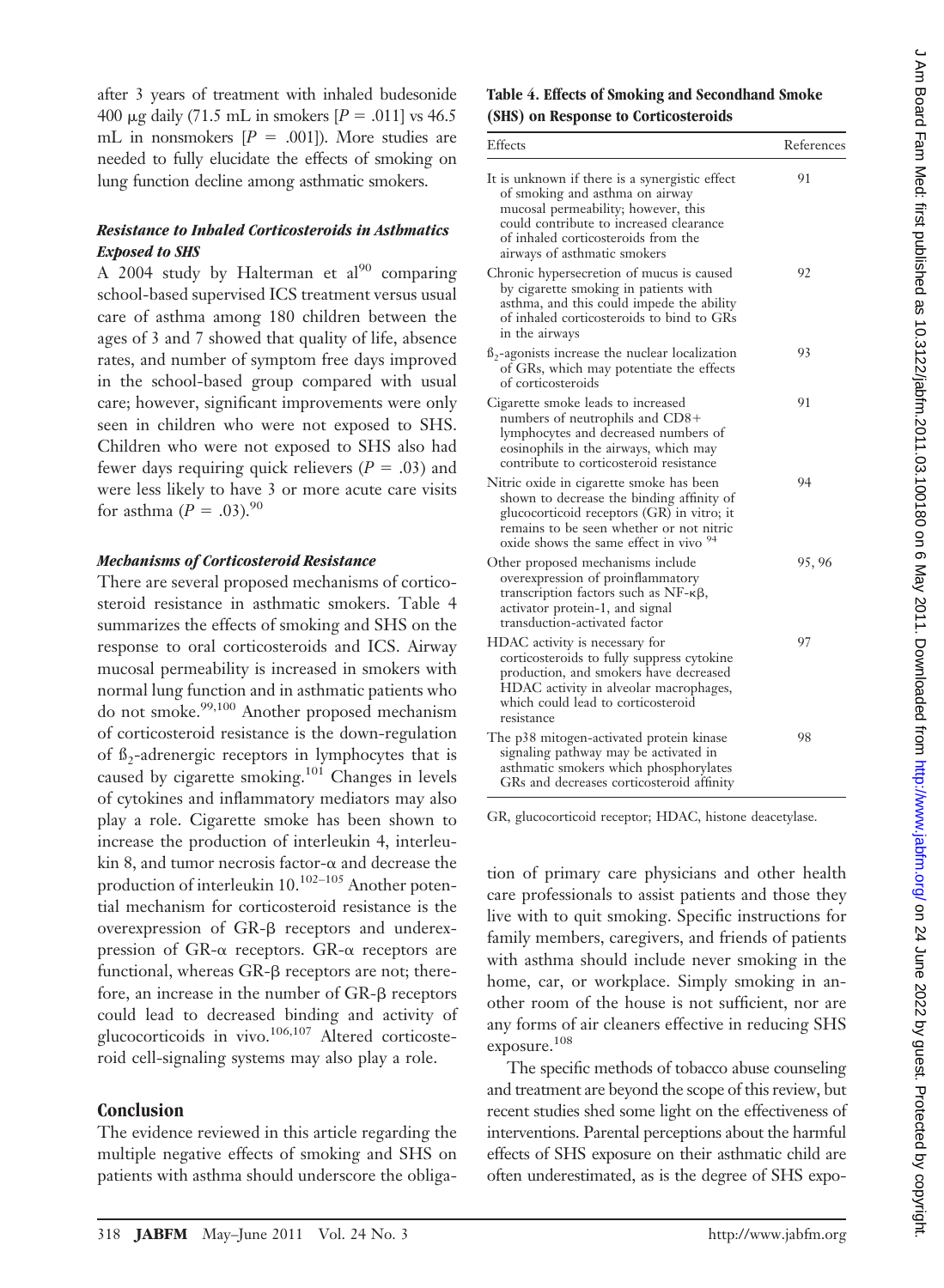sure.<sup>109</sup> With successful smoking cessation, a parent can add an average of 7 years to his or her life, eliminate SHS exposure to other family members, and reduce tobacco-related pregnancy outcomes.<sup>110</sup>

In a survey of parental smokers, 80% self-reported making attempts to quit in the past, with an average of 3 attempts each. Only 4.4% of those surveyed received assistance from a health care provider. $^{111}$  A study of pediatric resident training on tobacco cessation found that, although 70% of the parents reported that residents asked about cigarette smoking and half of these patients indicated the resident talked with them about SHS, only 10% of smokers stated their physician offered to help them stop smoking, and 25% of all parental/guardians indicated that their physician offered to help them stop exposing their child to SHS in the home or elsewhere. $111$ 

Given the significance of the effects of SHS and primary smoking on asthma control and treatment, as health care professionals there is ample room for improvement in our interventions to reduce exposure to cigarette smoke. We urge family medicine physicians to discuss primary smoking in addition to SHS exposure with *all* of their patients because this could potentially change a patient's and/or their loved ones' quality of life.

#### **References**

- 1. National Institutes of Health. Expert Panel Report 3. Guidelines for the diagnosis and management of asthma. NIH Publication No. 07-4051Bethesda, MD: National Institutes of Health; 2007.
- 2. Peters JM, Avol E, Navidi W, et al. A study of twelve Southern California communities with differing levels and types of air pollution: I. Prevalence of respiratory morbidity. Am J Respir Crit Care Med 1999;159:760-7.
- 3. Van der Vaart H, Postma DS, et al. Acute effects of cigarette smoking on inflammation in healthy intermittent smokers. Respir Res 2005;6:22.
- 4. Boulet L-P, Lemiere C, Archambault F, et al. Smoking and asthma: clinical and radiologic features, lung function, and airwary inflammation. Chest 2006;129:661– 8.
- 5. Floreani A and Rennard S. The role of cigarette smoke in the pathogenesis of asthma and as a trigger for acute symptoms. Curr Opin Pulm Med 1999;5:38 – 46.
- 6. Yanbaeva DG, Dentener MA, Creutzberg EC, et al. Systemic effects of smoking. Chest 2007;131: 1557– 66.
- 7. Chalmers G, MacLeod KJ, Thomson L, et al. Smoking and airway inflammation in patients with mild asthma. Chest 2001;120:1917–22.
- 8. Kent L, Smyth L, Clayton C, et al. Cigarette smoke extract induced cytokine and chemokine gene expression changes in COPD macrophages. Cytokine 2008;42:205–16.
- 9. Birrell MA, Wong S, Catley MC, et al. Impact of tobacco smoke on key signaling pathways in the innate immune response in lung macrophages. J Cell Physiol 2008;214:27–37.
- 10. Kostikas K, Gaga M, Papatheodorou G, et al. Leukotriene B4 in exhaled breath condensate and sputum supernatant in patients with COPD and asthma. Chest 2005;127:1553–9.
- 11. Arnson Y, Shoenfeld Y, Amital H. Effects of tobacco smoke on immunity, inflammation, and autoimmunity. J Autoimmun 2010;34:258-65.
- 12. McKay A, Komai-Koma M, MacLeod K, et al. Interleukin-18 levels in induced sputum and reduced in asthmatic and normal smokers. Clin Exp Allergy 2004;34:904 –10.
- 13. Kanazawa H, Tochino Y, Kyoh S, et al. Increased levels of angiopoietin-2 in induced sputum from smoking asthmatic patients. Clin Exp Allergy 2009; 39:1330 –7.
- 14. Krisiukeniene A, Babusyte A, Stravinskaite K, et al. Smoking affects eotaxin levels in asthma patients. J Asthma 2009;46:470-6.
- 15. Piipari R, Jaakkola JJK, Jaakkola N, et al. Smoking and asthma in adults. Eur Respir J 2004;24:734 –9.
- 16. Gilliland FD, Islan T, Berthane K, et al. Regular smoking and asthma incidence in adolescents. Am J Respir Crit Care Med 2006;174:1094 –100.
- 17. Schatz M, Zeiger RS, Vollmer WM, et al. Determinants of future long-term asthma control. J Allergy Clin Immunol 2006;118:1048 –53.
- 18. McCoy K, Shade DM, Irvin CG, et al. Predicting episodes of poor asthma control in treated patients with asthma. J Allergy Clin Immunol 2006;118:1226–33.
- 19. Strine TW, Balluz LS, Ford ES. The associations between smoking, physical inactivity, obesity, and asthma severity in the general US population. J Asthma 2007;44:651– 8.
- 20. Chaudhuri R, McSharry C, McCoard A, et al. Role of symptoms and lung function in determining asthma control in smokers with asthma. Allergy 2008;63:132–5.
- 21. Chapman KR, Boulet LP, Rea RM, et al. Suboptimal asthma control: prevalence, detection, and consequences in general practice. Cur Respir J 2008; 31:320 –5.
- 22. Laforest L, Van Ganse E, Devouassoux G, et al. Influence of patients' characteristics and disease management on asthma control. J Allergy Clin Immunol 2006;117:1404 –10.
- 23. Leuppi, JD, Steurer-Stey C, Peter M, et al. Asthma control in Switzerland: a general practitioner based study. Curr Med Res Opin 2006;22(11):2159 – 66.
- 24. US Department of Health and Human Services. The health consequences of involuntary exposure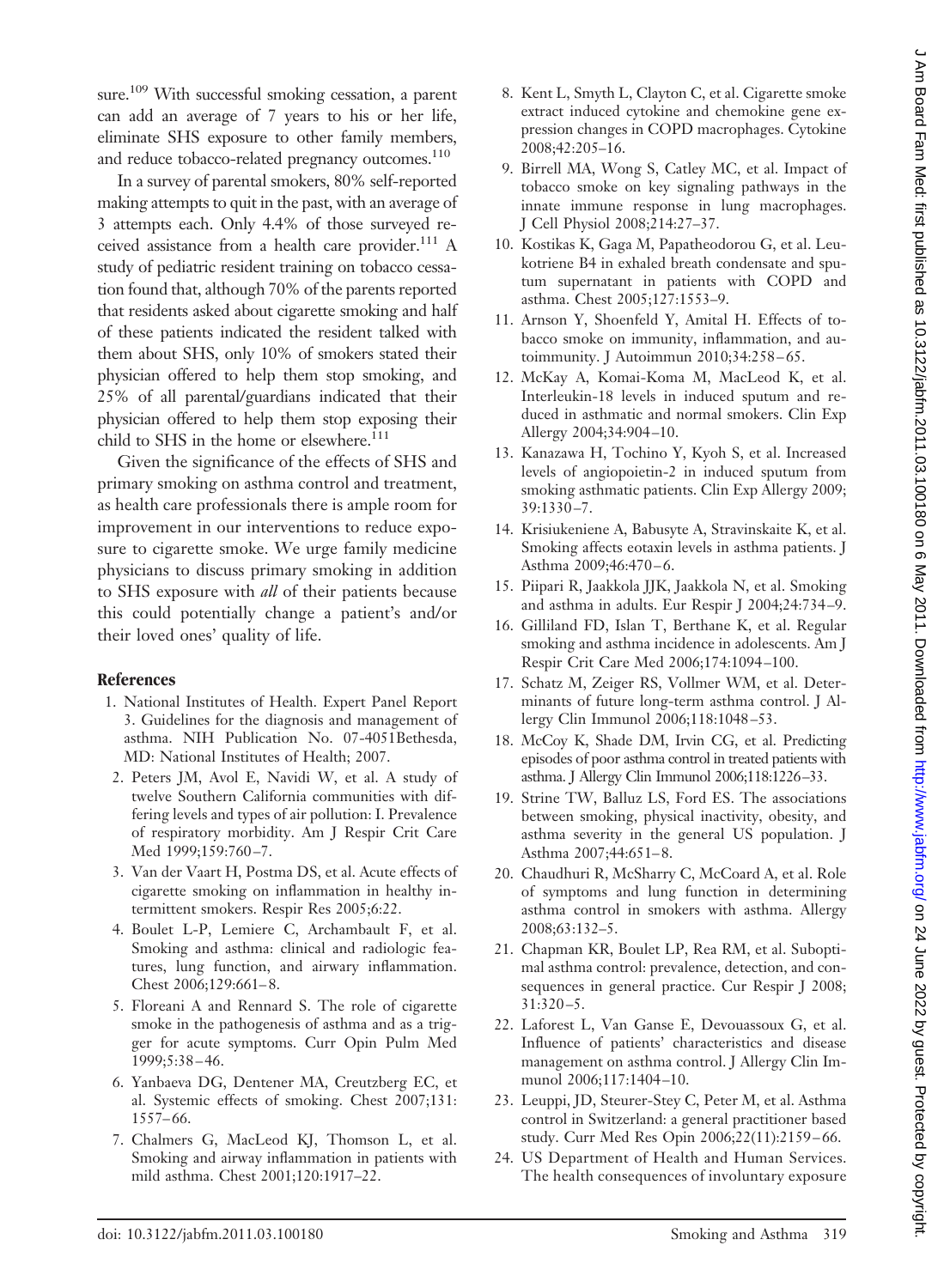to tobacco smoke: a report of the Surgeon General. Atlanta, GA: Centers for Disease Control and Prevention, Office of Smoking and Health; 2006.

- 25. Reardon JZ. Environmental tobacco smoke: respiratory and other health effects. Clin Chest Med 2007;28:559 –73.
- 26. Chan-Yeung M, Dimich-Ward H. Respiratory health effects of exposure to environmental tobacco smoke. Respirology 2003;8:131–9.
- 27. Kumar R, Curtis LM, Khiani S, et al. A community-based study of tobacco smoke exposure among inner-city children with asthma in Chicago. J Allergy Clin Immunol 2008;122:754 –9.
- 28. Benowitz NL. Continine as a biomarker of environmental tobacco smoke exposure. Epidemiol Rev 1996;18:188 –204.
- 29. Leong JW, Dore ND, Shelley K, et al. The elimination half-life of urinary continine in children of tobacco-smoking mothers. Pulm Pharmacol Ther 1998;11:287–90.
- 30. Knight JM, Eliopoulos C, Klein J, et al. Passive smoking in children: racial differences in systemic exposure to continine by hair and urine analysis. Chest 1996;109:446 –50.
- 31. Knight JM, Eliopoulos C, Klein J, et al. Pharmacokinetic predisposition to nicotine from environmental tobacco smoke: a risk factor for pediatric asthma. J Asthma 1998;35:113–7.
- 32. Halterman JS, Borelli B, Tremblay P, et al. Screening for environmental tobacco smoke exposure among inner-city children with asthma. Pediatrics 2008;122:1277– 83.
- 33. Groner JA, Hoshaw-Woodard S, Koren G, et al. Screening for children's exposure to environmental tobacco smoke in pediatric primary care setting. Arch Pediatr Adolesc Med 2005;159:450 –5.
- 34. Center for Disease Control. Tobacco use: targeting the nation's leading killer at a glance 2011. Available at: http://www.cdc.gov/chronicdisease/resources/ publications/aag/osh.htm. Accessed November 2010.
- 35. Glantz SA and Parmley WW. Passive smoking and heart disease: epidemiology, physiology, and biochemistry. Circulation 1991;83:1–12.
- 36. Taylor AE, Johnson DC, and Kazemi H. Environmental Tobacco Smoke and Cardiovascular Disease: a position paper from the council on cardiopulmonary and critical care. American Heart Association. Circulation 1992;86:699 –702.
- 37. Glantz SA, Parmley WW. Passive smoking and heart disease: mechanism and risk. JAMA 1995;273: 1047–53.
- 38. Global Initiative for Chronic Obstructive Lung Disease (GOLD). Guidelines: global strategy for the diagnosis, management, and prevention of chronic obstructive pulmonary disease. 2009. Available at: http:// www.goldcopd.com/Guidelineitem.asp?l1=2&l2=1& intId=2003. Accessed November 2010.
- 39. Maier WC, Arrighi HM, Morray B, et al. Indoor risk factors for asthma and wheezing among Seattle school children. Environ Health Perspect 1997; 105:208 –14.
- 40. Lam TH, Chung SF, Betson CL, et al. Respiratory symptoms due to active and passive smoking in junior secondary school students in Hong Kong. Int J Epidemiol 1998;27:41– 8.
- 41. Butland BK, Strachan DP, Anderson HR. The home environment and asthma symptoms in childhood: two population based case-control studies 13 years apart. Thorax 1997;52:618 –24.
- 42. Morkjaroenpong V, Rand CS, Butz AM, et al. Environmental tobacco smoke exposure and nocturnal symptoms among inner-city children with asthma. J Allergy Clin Immunol 2002;110:147–53.
- 43. Martinez FD, Wright AL, Taussig LM, et al. Asthma and wheezing in the first six years of life. N Engl J Med 1995;332:133– 8.
- 44. Strachan DP, Cook DG. Parental smoking and childhood asthma: longitudinal and case-control studies. Thorax 1998;53:204 –12.
- 45. Kurukulaaratchy RJ, Waterhouse L, Matthews SM, et al. Are influences during pregnancy associated with wheezing phenotypes during the first decade of life? Acta Paediatrica 2005;94:553– 8.
- 46. Lannero E, Wickman M, Pershagen G, et al. Maternal smoking during pregnancy increases the risk of wheezing during the first years of life (BAMSE). Respir Res 2006;7:3.
- 47. Gilliland FD, Berhane K, McConnell R, et al. Maternal smoking during pregnancy, environmental tobacco smoke exposure and childhood lung function. Thorax 2000;55:271-6.
- 48. Pattenden S, Antova T, Neuberger M, et al. Parental smoking and children's respiratory health: independent effects of prenatal and postnatal exposure. Tob Control 2006;15:294 –301.
- 49. Gilliland FD, Berhane K, Li YF, et al. Effects of early onset asthma and in utero exposure to maternal smoking on childhood lung function. Am J Respir Crit Care Med 2003;167:917–24.
- 50. Cunningham J, Dockery DW and Speizer FE. Maternal smoking during pregnancy as a predictor of lung function in children. Am J Epidemiol 1994; 139:1139 –52.
- 51. Tager IB, Ngo L, Hanrahan JP. Maternal smoking during pregnancy. Effects on lung function during the first 18 months of life. Am J Respir Crit Care Med 1995;152:977-83.
- 52. Stick SM, Burton PR, Gurrin L, et al. Effects of maternal smoking during pregnancy and a family history of asthma on respiratory function in newborn infants. Lancet 1996;348:1060 – 4.
- 53. Carlsen KCL, Jaakkola JJK, Nafstad P, et al. In utero exposure to cigarette smoking influences lung function at birth. Eur Respir J 1997;10: 1774 –9.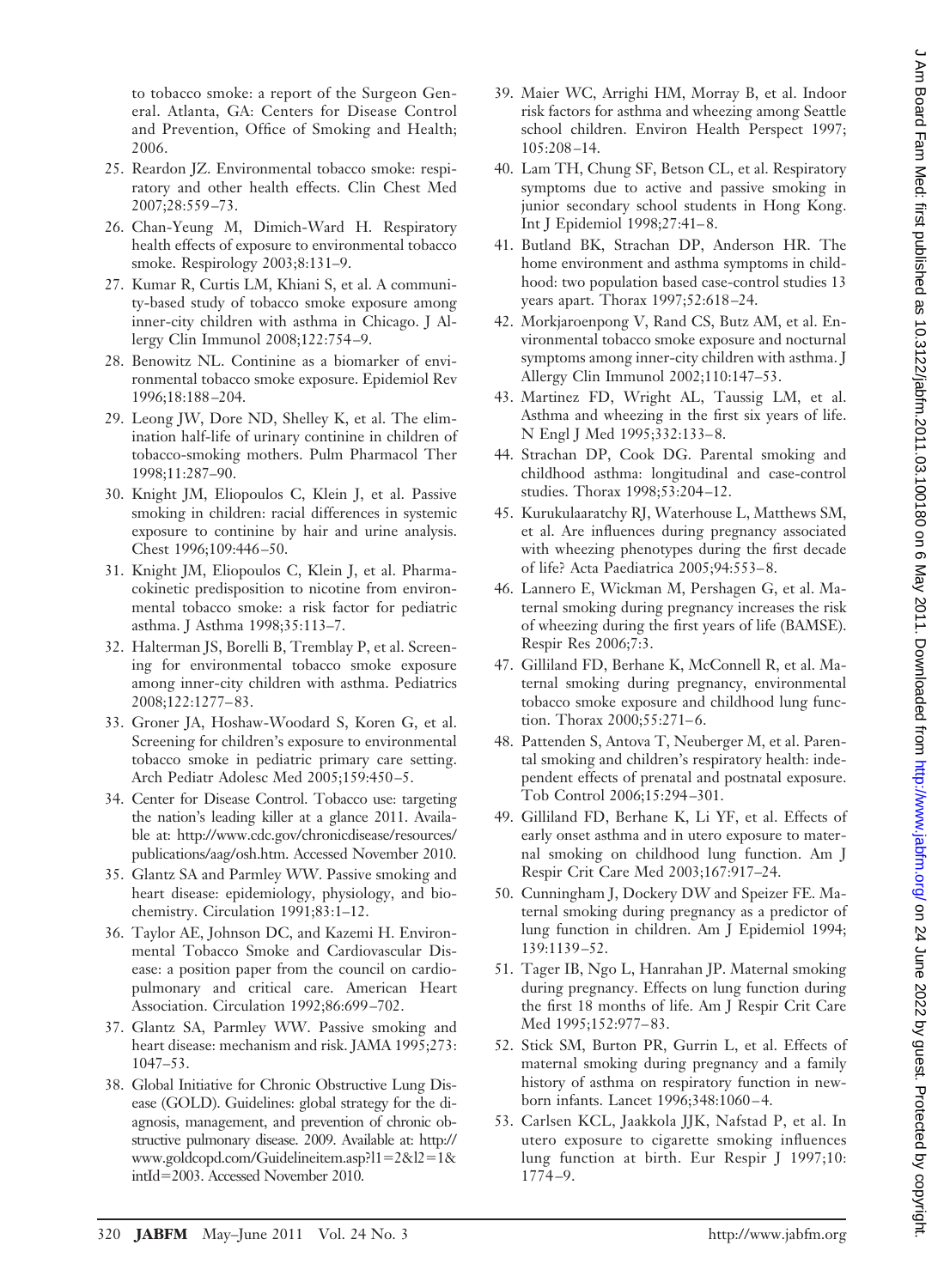- 54. Hoo AF, Henschen M, Dezateux C, et al. Respiratory function among preterm infants whose mothers smoked during pregnancy. Am J Respir Crit Care Med 1998;158:700 –5.
- 55. Dezateux C, Stocks J, Dundas I, et al. Impaired airway function and wheezing in infancy: the influence of maternal smoking and a genetic predisposition to asthma. Am J Respir Crit Care Med 1999; 159:403–10.
- 56. Gilliland FD, Li YF, Peters JM. Effects of maternal smoking during pregnancy and environmental tobacco smoke on asthma and wheezing in children. Am J Respir Crit Care Med 2001;163:429 –36.
- 57. Li YF, Langholz B, Salam MT, et al. Maternal and grandmaternal smoking patterns are associated with early childhood asthma. Chest 2005;127:1232-41.
- 58. Yamasaki A, Hanaki K, Tomita K, et al. Environmental tobacco smoke and its effect on the symptoms and medication in children with asthma. Int J Environ Health Res 2009;19:97–108.
- 59. Goodwin RD. Environmental tobacco smoke and the epidemic of asthma in children: the role of cigarette use. Ann Allergy Asthma Immunol 2007; 98:447–54.
- 60. De Boeck K, Moens M, Van Der Aa N, et al. 'Difficult asthma': can symptoms be controlled in a structured environment? Pediatr Pulmonol 2009; 44:743– 8.
- 61. Lawson JA, Dosman JA, Rennie DC, et al. Relationship between indoor environment and asthma and wheeze severity among rural children and adolescents. J Agromedicine 2009;14:277– 85.
- 62. McGhan SL, MacDonald C, James DE, et al. Factors associated with poor asthma control in children aged five to 13 years. Can Respir J 2006;13:23–9.
- 63. Rayens MK, Burkhart PV, Zhang M, et al. Reduction in asthma-related emergency department visits after implementation of a smoke-free law. J Allergy Clin Immunol 2008;122:537– 41.
- 64. Mahabee-Gittens M. Smoking in parents of children with asthma and bronchiolitis in a pediatric emergency department. Ped Emerg Care 2002;18:4 –7.
- 65. Vargas PA, Brenner B, Clark S, et al. Exposure to environmental tobacco smoke among children presenting to the emergency department with acute asthma: a multicenter study. Pediatr Pulmon 2007; 42:646 –55.
- 66. Gerald LB, Gerald JK, Gibson L, et al. Changes in environmental tobacco exposure and asthma morbidity among urban school children. Chest 2009;  $135:911-6.$
- 67. Cook DG, Whincup PH, Jarvis MJ, et al. Passive exposure to tobacco smoke in children aged 5–7 years: individual, family, and community factors. BMJ 1994;308:384 –9.
- 68. Oddoze C, Dubus JC, Badier M, et al. Urinary continine and exposure to parental smoking in a

population of children with asthma. Clin Chem 1999;45:505–9.

- 69. Irvine L, Crombie IK, Clark RA, et al. What determines levels of passive smoking in children with asthma? Thorax 1997;52:766 –9.
- 70. Wilson SR, Yamada EG, Sudhakar R, et al. A controlled trial of an environmental tobacco reduction intervention in low-income children with asthma. Chest 2001;120:1709 –22.
- 71. Gilliland FD, Behane K, Islam T, et al. Environmental tobacco smoke and absenteeism related to respiratory illness in school-children. Am J Epidemiol 2003;157:861–9.
- 72. Li YF, Gilliland FD, Berhane K, et al. Effects of in utero and environmental tobacco smoke exposure on lung function in boys and girls with and without asthma. Am J Respir Crit Care Med 2000;162: 2097–104.
- 73. Arshad SH, Kurukulaaratchy RJ, Fenn M, et al. Early life risk factors for current wheeze, asthma, and bronchial hyperresponsiveness at 10 years of age. Chest 2005;127:502– 8.
- 74. Mannino DM, Homa DM, Redd SC. Involuntary smoking and asthma severity in children: Data from the third national health and nutrition examination survey. Chest 2002;122:409-15.
- 75. Schwartz J, Timonen KL, Pekkanen J. Respiratory effects of environmental tobacco smoke in a panel study of asthmatic and symptomatic children. Am J Respir Crit Care Med 2000;161:802-6.
- 76. Leson S, Gershwin ME. Risk factors for asthmatic patients requiring intubation. I. Observations in children. J Asthma 1995;32:285–94.
- 77. LeSon S, Gershwin ME. Risk factors for asthmatic patients requiring intubation. III. Observations in young adults. J Asthma 1996;33:27–35.
- 78. Ebbert JO, Croghan IT, Schroeder DR, et al. Association between respiratory tract diseases and secondhand smoke exposure among never smoking flight attendants: a cross-sectional survey. Environ Health 2007;6:28.
- 79. Jindal SK, Gupta D, Singh A. Indices of morbidity and control of asthma in adult patients exposed to environmental tobacco smoke. Chest 1994;106: 746 –9.
- 80. Pedersen B, Dahl R, Karlstrom R, et al. Eosinophil and neutrophil activity in asthma in a one-year trial with inhaled budesonide. Am J Respir Crit Care Med 1996;153:1519 –29.
- 81. Chalmers GW, Macleod KJ, Little SA, et al. Influence of cigarette smoking on inhaled corticosteroid treatment in mild asthma. Thorax 2002;57:226 –30.
- 82. Chaudhuri R, Livingston E, McMahon AD, et al. Cigarette smoking impairs the therapeutic response to oral corticosteroids in chronic asthma. Am J Respir Crit Care Med 2003;168:1308 –11.
- 83. Jang As, Lee JH, Park SW, et al. Factors influencing the responsiveness to inhaled glucocorticoids of